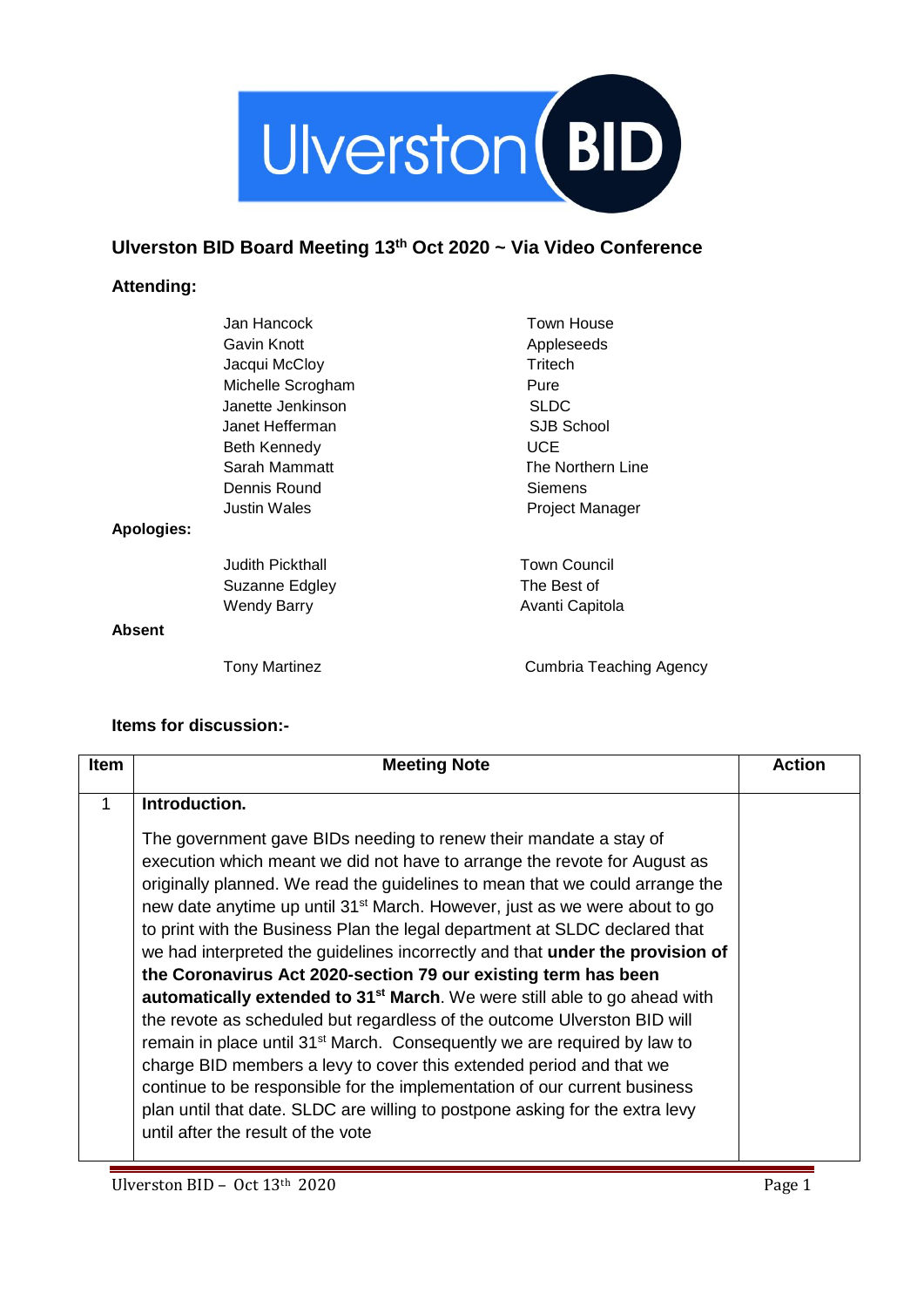|                |                                     | There is a need to start looking at projects outlined in our business plan and<br>begin using the levy to make Ulverston the best it can be between now and<br>March 31 <sup>st</sup> (and beyond if the revote is successful) |  |
|----------------|-------------------------------------|--------------------------------------------------------------------------------------------------------------------------------------------------------------------------------------------------------------------------------|--|
| $\overline{2}$ | <b>Correspondence &amp; Updates</b> |                                                                                                                                                                                                                                |  |
|                |                                     | 1. Buxton Place Car Park now up and running                                                                                                                                                                                    |  |
|                |                                     | 2. 20 mph TRO now in place from Coronation Hall to include town centre                                                                                                                                                         |  |
|                |                                     | streets (not Fountain Street), plus Soutergate roundabout to King                                                                                                                                                              |  |
|                |                                     | Street and Queen Street to A590 (29 <sup>th</sup> Sept)                                                                                                                                                                        |  |
|                |                                     | 3. Information on proposed reorganisation of Local Government into a                                                                                                                                                           |  |
|                |                                     | Unitary authority received. Request from Jan if you want to view.                                                                                                                                                              |  |
|                |                                     | 4. Notification of the Furness Line 175 <sup>th</sup> Anniversary in 2021                                                                                                                                                      |  |
|                |                                     | 5. Invited to attend CCC Local Committee meeting 3rd Sept. Justin                                                                                                                                                              |  |
|                |                                     | attended. Noted a yes vote to support the BID.                                                                                                                                                                                 |  |
|                |                                     | 6. Tri-signs are now in place. Comments received. Congested board with                                                                                                                                                         |  |
|                |                                     | some shops omitted and white lettering on blue back ground difficult to                                                                                                                                                        |  |
|                |                                     | read. One sighting to be repositioned with black / yellow impact tape                                                                                                                                                          |  |
|                |                                     | secured.                                                                                                                                                                                                                       |  |
|                |                                     | 7. Message via Chris Nelson – invite to social media training course for                                                                                                                                                       |  |
|                |                                     | BID managers - Gavin replied to say we were going through re-vote                                                                                                                                                              |  |
|                |                                     | so not interested.                                                                                                                                                                                                             |  |
|                |                                     | 8. Query from Chattaway Properties, wanted to know why he had not                                                                                                                                                              |  |
|                |                                     | been sent voting papers for 2 of his properties – Justin investigated                                                                                                                                                          |  |
|                |                                     | and discovered the 2 properties in question were below £3000 RV so                                                                                                                                                             |  |
|                |                                     | not subject to levy or entitled to a vote.                                                                                                                                                                                     |  |
|                |                                     | Some ballot papers not received – Red Rose, & Deep Red Creative.                                                                                                                                                               |  |
|                |                                     | Jan Hancock & Justin to follow up. Also concern that the big players                                                                                                                                                           |  |
|                |                                     | (GSK etc) get the papers to the right department.                                                                                                                                                                              |  |
|                |                                     | 9. Request for last instalment for Gill Banks notice board to be paid                                                                                                                                                          |  |
|                |                                     | (done).                                                                                                                                                                                                                        |  |
|                |                                     | 10. Request for proof of expenditure on Reopening the High Street project<br>to enable us to claim ERDF funding (done)                                                                                                         |  |
|                |                                     | 11. Similar request for footfall figures for same purpose – (done) extracted                                                                                                                                                   |  |
|                |                                     | from WiFi data.                                                                                                                                                                                                                |  |
|                |                                     | 12. Letter of reply to Rob O'Hara sent by Jan                                                                                                                                                                                  |  |
|                |                                     |                                                                                                                                                                                                                                |  |
|                |                                     |                                                                                                                                                                                                                                |  |
|                |                                     |                                                                                                                                                                                                                                |  |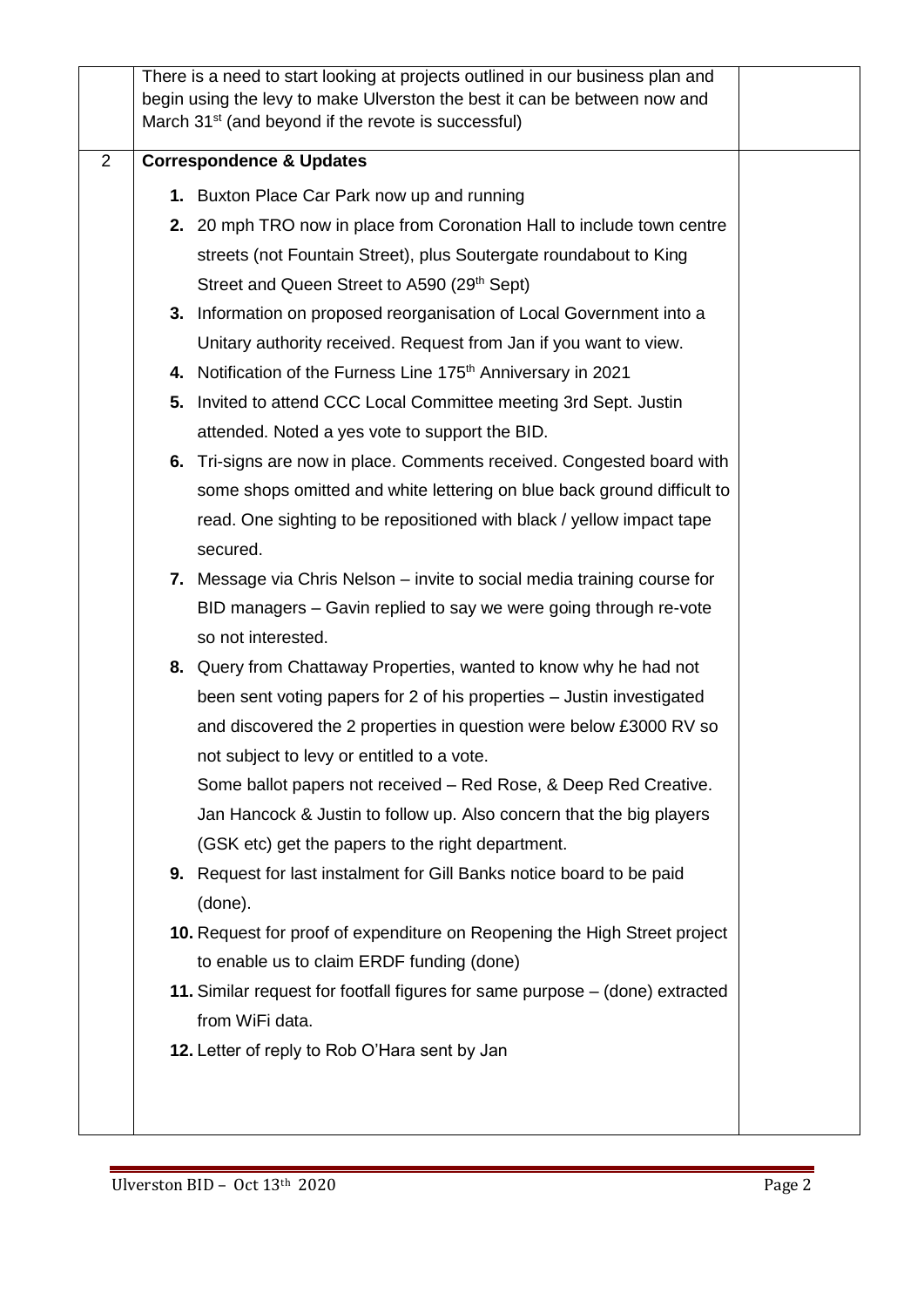| 3 | <b>Financial Report</b>                                                                                                                                                                                                                                                                                                                                                                                                                                                                                                                            |              |
|---|----------------------------------------------------------------------------------------------------------------------------------------------------------------------------------------------------------------------------------------------------------------------------------------------------------------------------------------------------------------------------------------------------------------------------------------------------------------------------------------------------------------------------------------------------|--------------|
|   | The current spread sheet was viewed and amended to suit current<br>information and agreements. These included:-                                                                                                                                                                                                                                                                                                                                                                                                                                    |              |
|   | The accounts do not included any levy payments from Oct to end March<br>2021 as income. Unknown quantity.<br>UCP bill still outstanding for the contribution for delivery costs. Likely to<br>be less due to restrictions.<br>Car Park Subsidy - the payment timing is unknown as yet<br>Loyal Free extended to March 2021<br>Some commitments including Justin's cost extended to March 2021.<br>A balance of approx. £3500 is envisaged at end Oct.<br>Projects agreed to extend beyond the BID term are accounted for e.g. Car<br>Park subsidy. |              |
|   | Distribution of any surplus postponed until ballot result.                                                                                                                                                                                                                                                                                                                                                                                                                                                                                         |              |
| 4 | Other Agenda Items                                                                                                                                                                                                                                                                                                                                                                                                                                                                                                                                 |              |
|   | 1. Loyal Free contract extension until March 31 <sup>st</sup> (£6,180 + VAT)<br>2. Ballot Update. The ballot result is 23 <sup>rd</sup> Oct at 5pm in Kendal Town<br>Hall. All welcome<br>We need to meet a few days after that to discuss actions. To be                                                                                                                                                                                                                                                                                          |              |
|   | arranged<br>Two press releases being prepared for success & failure                                                                                                                                                                                                                                                                                                                                                                                                                                                                                | Justin & Jan |
|   | 3. The current WiFi count option collects footfall only when logged on to<br>our network There is an option to capture traffic by all mobile logged<br>on or not. This would be an extra £10k involving extra receivers.<br>Agree not to be followed at this time.                                                                                                                                                                                                                                                                                 |              |
|   | 4. Offer from Sophie to develop a family section on Choose Ulverston<br>made and again postponed to after revote. The Choose budget has<br>been extended to end March 2021.                                                                                                                                                                                                                                                                                                                                                                        |              |
|   | 5. VIP now removed from Market Hal. The BID is not responsible for the<br>VIP and TC or UCP should take this on. The idea of a joint location<br>with BID in town on a more permanent basis perhaps warrants some                                                                                                                                                                                                                                                                                                                                  |              |
|   | further discussion.<br>6. A group called Totally Locally (www.totallylocally.org) are running a<br>Fiver Fest from traders. Registration is required & no new<br>applications being taken for 2 months. On hold. We have registered<br>an interest.                                                                                                                                                                                                                                                                                                |              |
|   | Membership of British BIDs is available. They offer good support and<br>7.                                                                                                                                                                                                                                                                                                                                                                                                                                                                         |              |